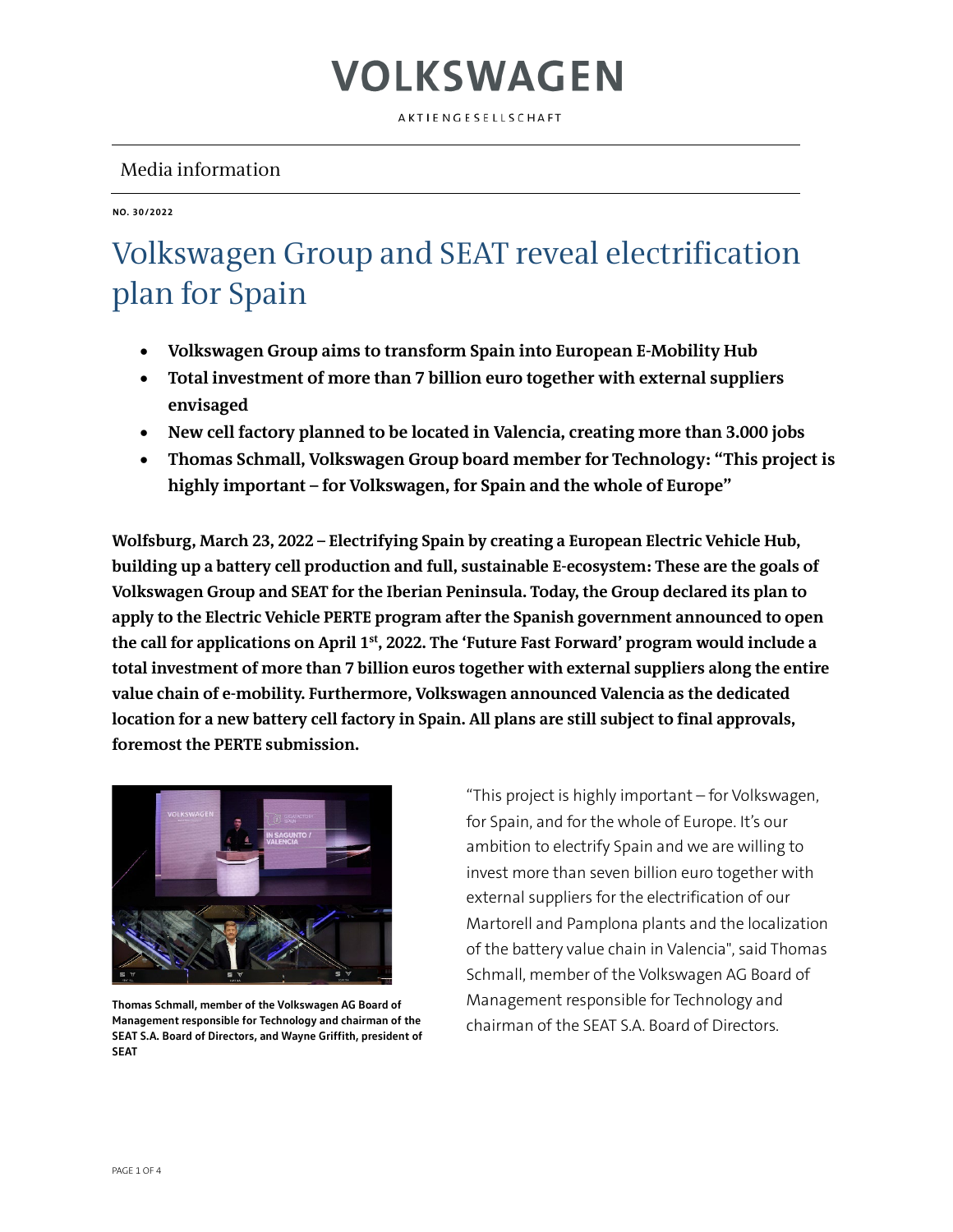AKTIENGESELLSCHAFT

 $\mathcal{L}_\mathcal{L} = \{ \mathcal{L}_\mathcal{L} = \{ \mathcal{L}_\mathcal{L} = \{ \mathcal{L}_\mathcal{L} = \{ \mathcal{L}_\mathcal{L} = \{ \mathcal{L}_\mathcal{L} = \{ \mathcal{L}_\mathcal{L} = \{ \mathcal{L}_\mathcal{L} = \{ \mathcal{L}_\mathcal{L} = \{ \mathcal{L}_\mathcal{L} = \{ \mathcal{L}_\mathcal{L} = \{ \mathcal{L}_\mathcal{L} = \{ \mathcal{L}_\mathcal{L} = \{ \mathcal{L}_\mathcal{L} = \{ \mathcal{L}_\mathcal{$ 

"'Future Fast Forward' has the potential to transform the Spanish automotive industry and democratize electric mobility across Europe. The more than 7 billion euros Volkswagen Group and SEAT S.A. would mobilize for Future: Fast Forward would represent the largest industrial investment in Spanish history", said Wayne Griffith, president of SEAT.

Gigafactory Valencia would be Volkswagen's second location after Salzgitter and the first one outside of Germany. "In Valencia, we are planning to build up nothing less than next-generation cell production: A standardized factory, producing Volkswagen's cutting-edge unified cell and supplied with renewable energy, enabling a sustainable battery production. It will create a strong pulling effect in the whole battery value chain in Spain and beyond", said Schmall.

The selection process was tough and Valencia emerged as the strongest location based on more than 100 criteria such as qualified workforce, public support, good logistic connections and green energy. Volkswagen aims for a production capacity of 40 GWh annually and plans to employ more than 3,000 people in Valencia. The timeline is tight: To be ready to start production in 2026, construction of the plant should begin by the end of the year. The first milestone must be the positive outcome of the PERTE submission and finalized permits.

Thomas Schmall: "Transforming an entire industry is a huge challenge. To be competitive in the new electric world, we now have to raise productivity in our Spanish car production. And we need to qualify many of our people for new tasks, including battery development and production. This calls for a lot of flexibility by everyone and a possible change of jobs. But the important news is: The overall effect on employment will be positive – despite the faster assembly times in the electric car manufacturing. If we do it right and get the right support by the Spanish government, we will be able to create additional jobs in this transition for Spain."

In total, Volkswagen plans to build six Gigafactories in Europe with an annual capacity of 240 GWh together with partners. The group's demand for premium cells will be met by Northvolt in Skellefteå, Sweden. To speed up the roll-out of all further cell factories coming up for Europe, Volkswagen has founded a European corporation for cell development and manufacturing and keeps the option open to integrate partners or investors. Its center of gravity – and a blueprint for all following plants – will be the Salzgitter plant in Germany starting production in 2025.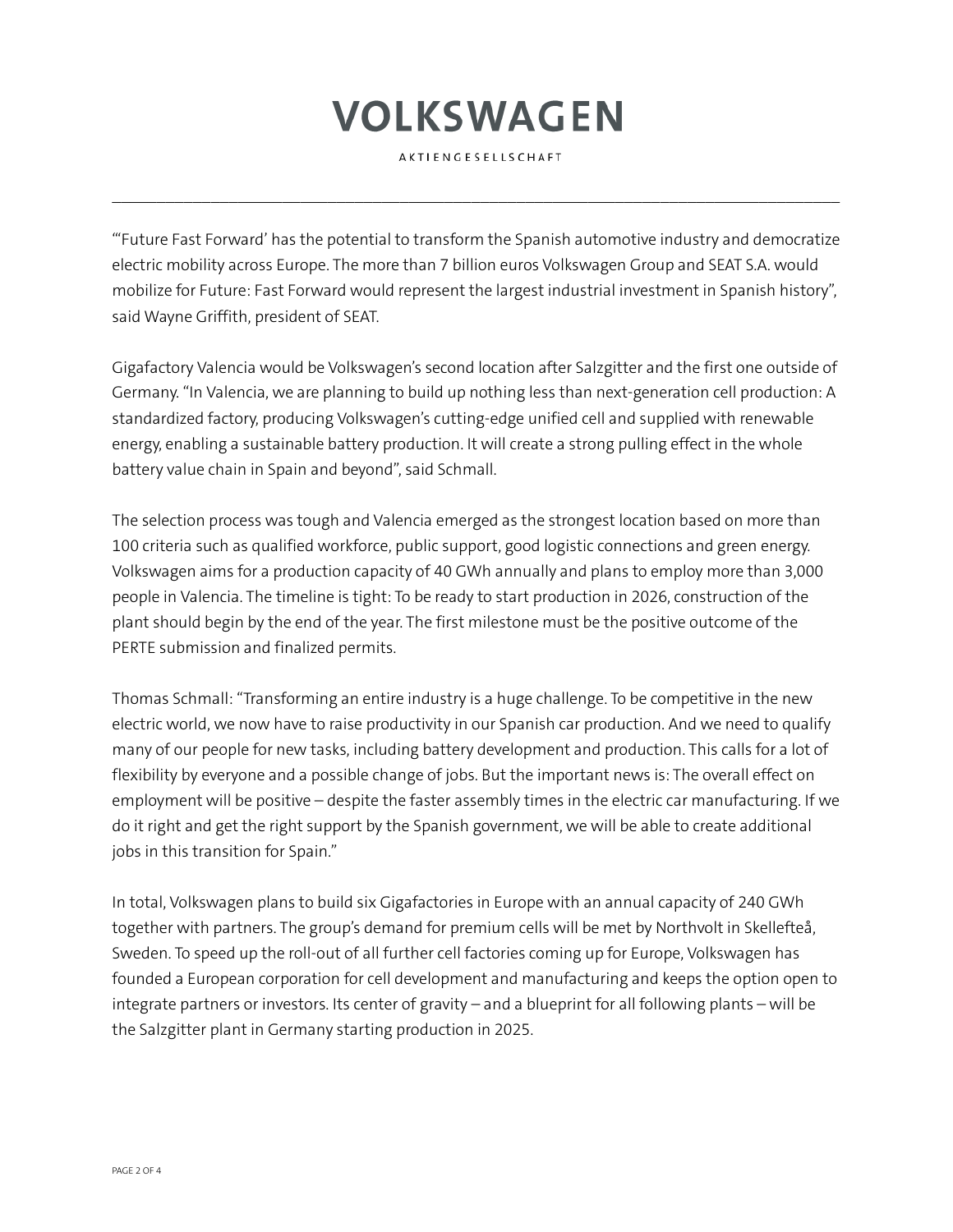AKTIENGESELLSCHAFT

 $\mathcal{L}_\mathcal{L} = \{ \mathcal{L}_\mathcal{L} = \{ \mathcal{L}_\mathcal{L} = \{ \mathcal{L}_\mathcal{L} = \{ \mathcal{L}_\mathcal{L} = \{ \mathcal{L}_\mathcal{L} = \{ \mathcal{L}_\mathcal{L} = \{ \mathcal{L}_\mathcal{L} = \{ \mathcal{L}_\mathcal{L} = \{ \mathcal{L}_\mathcal{L} = \{ \mathcal{L}_\mathcal{L} = \{ \mathcal{L}_\mathcal{L} = \{ \mathcal{L}_\mathcal{L} = \{ \mathcal{L}_\mathcal{L} = \{ \mathcal{L}_\mathcal{$ 



### Volkswagen AG

Volkswagen Group Technology Division and Volkswagen Group Components | Head of Communications Contact Ariane Kilian Phone +49-5361-9-975792 E-mai[l ariane.kilian@volkswagen.de](mailto:ariane.kilian@volkswagen.de) [| www.volkswagen-newsroom.com](http://www.volkswagen-newsroom.com/) 



#### SEAT S.A.

Global Director of Communications Contact Cécilia Taieb Phone +34-690095930 E-mail [cecilia.taieb@seat.es](mailto:cecilia.taieb@seat.es) [| www.seat-mediacenter.com](http://www.seat-mediacenter.com/)